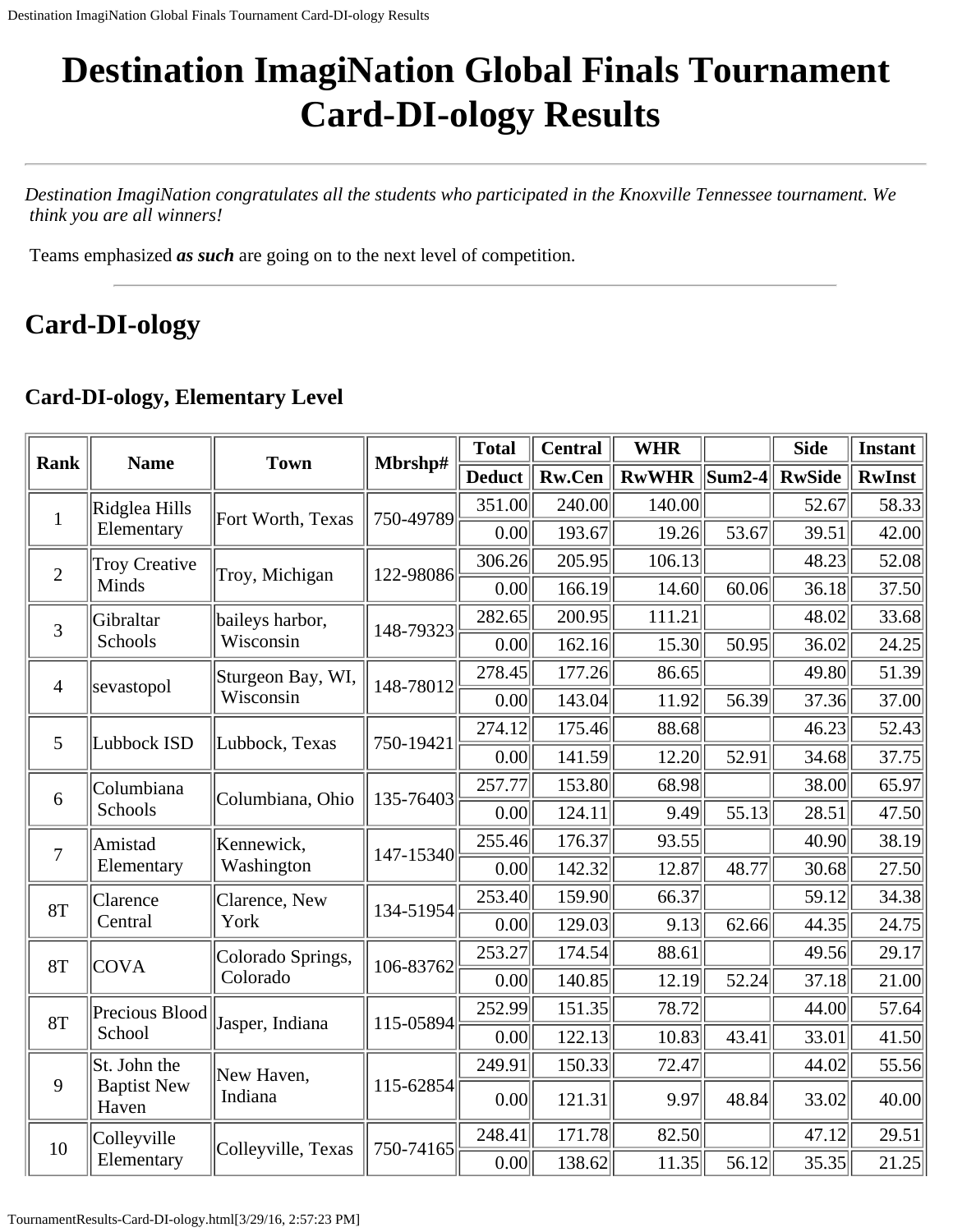|        | Wagon Wheel             | Las Flores,        |           | 247.04 | 153.68 | 75.67 |       | 42.67 | 50.69  |
|--------|-------------------------|--------------------|-----------|--------|--------|-------|-------|-------|--------|
| 11     | Elementary<br>School    | California         | 105-94721 | 0.00   | 124.01 | 10.41 | 48.34 | 32.01 | 36.50  |
|        | South                   | Millburn, New      |           | 245.83 | 158.83 | 74.72 |       | 42.90 | 44.10  |
| 12     | Mountain<br>School      | Jersey             | 131-72100 | 0.00   | 128.17 | 10.28 | 53.45 | 32.18 | 31.75  |
| 13     | W H Morden              | Oakville, Ontario  | 154-10063 | 244.63 | 133.84 | 54.88 |       | 46.90 | 63.89  |
|        |                         |                    |           | 0.00   | 108.00 | 7.55  | 53.12 | 35.18 | 46.00  |
| 14     | Clyde Brown             | Millis,            | 119-74646 | 243.42 | 175.87 | 93.41 |       | 42.90 | 24.65  |
|        | School                  | Massachusetts      |           | 0.00   | 141.92 | 12.85 | 48.51 | 32.18 | 17.75  |
| 15     | Sullivan<br>Elementary  | Sullivan, Missouri | 124-16842 | 234.63 | 94.61  | 28.28 |       | 40.02 | 100.00 |
|        | School                  |                    |           | 0.00   | 76.35  | 3.89  | 48.07 | 30.02 | 72.00  |
|        | York                    |                    |           | 232.47 | 154.53 | 75.74 |       | 49.12 | 28.82  |
| 16T    | Elementary,<br>Snickets | Delta, Ohio        | 135-79003 | 0.00   | 124.70 | 10.42 | 48.96 | 36.85 | 20.75  |
|        | Owatonna                | Owatonna,          |           | 232.30 | 136.44 | 58.59 |       | 41.35 | 54.51  |
| 16T    | <b>STEP</b><br>Program  | Minnesota          | 123-23439 | 0.00   | 110.10 | 8.06  | 51.51 | 31.02 | 39.25  |
|        | Jinan Huibo             |                    |           | 226.87 | 130.06 | 46.16 |       | 60.00 | 36.81  |
| 17     | Elementary<br>School    | Beijing, China     | 185-97890 | 0.00   | 104.95 | 6.35  | 58.79 | 45.01 | 26.50  |
|        |                         |                    |           | 225.58 | 116.54 | 42.09 |       | 44.46 | 64.58  |
| 18     | <b>Great Kids</b>       | Elmhurst, Illinois | 114-72499 | 0.00   | 94.04  | 5.79  | 51.95 | 33.35 | 46.50  |
|        | Lane                    | Bedford,           |           | 221.91 | 114.17 | 36.78 |       | 53.57 | 54.17  |
| 19T    | Elementary<br>School    | Massachusetts      | 119-54457 | 0.00   | 92.13  | 5.06  | 55.35 | 40.19 | 39.00  |
|        | White Bear              | White Bear Lake,   |           | 221.18 | 125.33 | 50.23 |       | 44.46 | 51.39  |
| 19T    | Montessori<br>School    | Minnesota          | 123-46079 | 0.00   | 101.14 | 6.91  | 50.91 | 33.35 | 37.00  |
|        | Neshoba Cent'l          | Philadelphia,      |           | 220.44 | 117.33 | 45.50 |       | 42.00 | 61.11  |
| 20     | Ele Project<br>Explo    | Mississippi        | 125-44480 | 0.00   | 94.68  | 6.26  | 49.18 | 31.51 | 44.00  |
| 21     | King                    | Kalamazoo,         | 122-63473 | 218.40 | 154.08 | 80.32 |       | 34.46 | 29.86  |
|        | Westwood                | Michigan           |           | 0.00   | 124.34 | 11.05 | 44.02 | 25.85 | 21.50  |
| $22\,$ | <b>Blair Arbor</b>      | Blair, Nebraska    | 129-62637 | 216.71 | 113.88 | 40.05 |       | 46.23 | 56.60  |
|        | Park School             |                    |           | 0.00   | 91.90  | 5.51  | 51.85 | 34.68 | 40.75  |
| 23     | Hotchkiss K-8           | Colorado           | 106-24701 | 215.65 | 117.17 | 50.16 |       | 45.35 | 53.13  |
|        | School                  |                    |           | 0.00   | 94.55  | 6.90  | 44.39 | 34.02 | 38.25  |
|        | Westside                |                    |           | 210.84 | 110.18 | 38.67 |       | 42.67 | 57.99  |
| 24T    | Intermediate<br>School  | Hebron, Maryland   | 120-76315 | 0.00   | 88.91  | 5.32  | 50.24 | 32.01 | 41.75  |
| 24T    | <b>Boston Valley</b>    | Orchard Park, New  | 134-89008 | 210.34 | 115.81 | 51.10 |       | 48.00 | 46.53  |
|        | School                  | York               |           | 0.00   | 93.45  | 7.03  | 42.35 | 36.01 | 33.50  |
| 24T    | Appleton                | New Ipswich, New   | 130-08034 | 209.96 | 123.71 | 40.49 |       | 49.79 | 36.46  |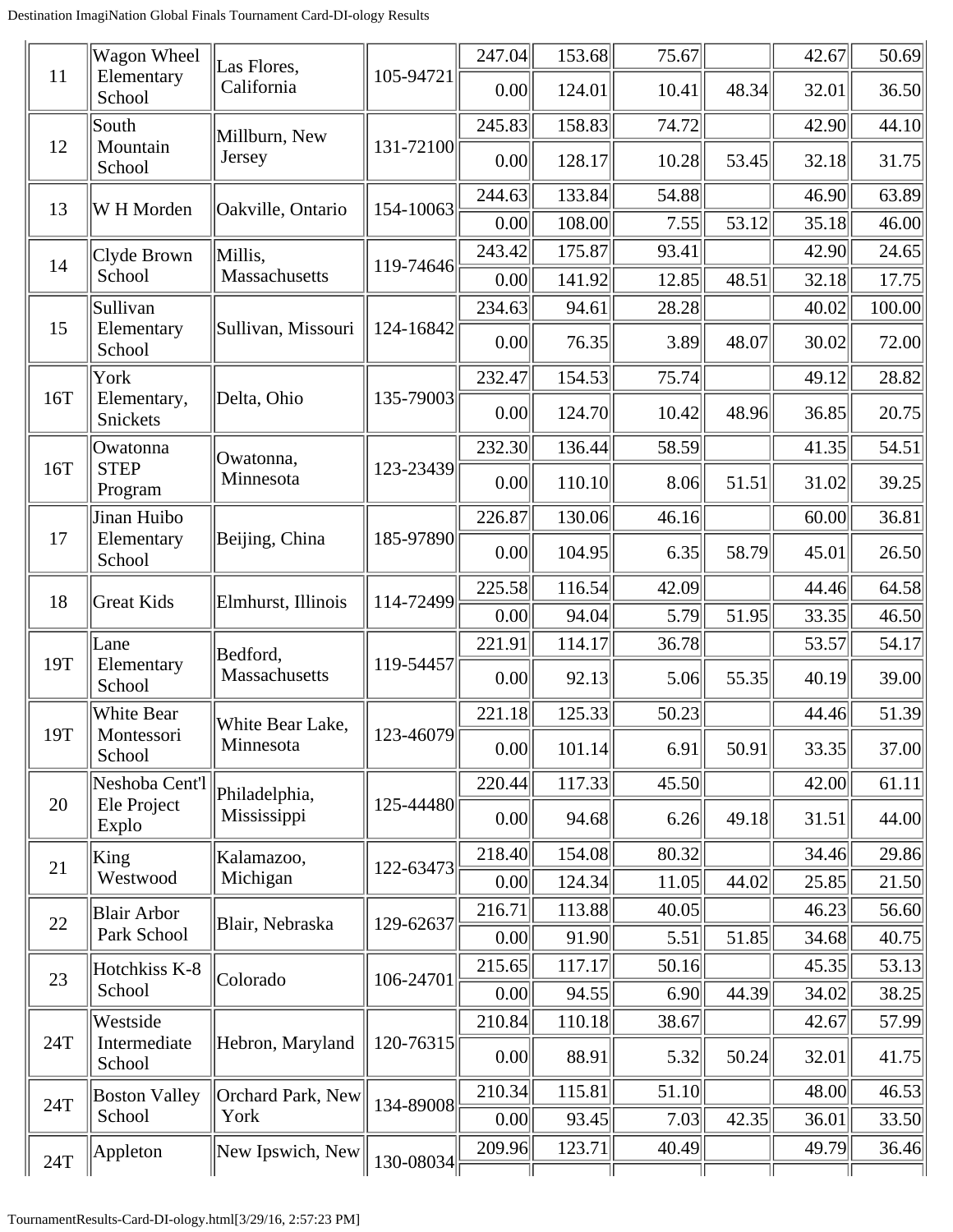|     | Elementary                      | Hampshire             |           | 0.00   | 99.83  | 5.57  | 59.34 | 37.35 | 26.25 |
|-----|---------------------------------|-----------------------|-----------|--------|--------|-------|-------|-------|-------|
|     | NOVI                            |                       |           | 208.59 | 128.77 | 55.68 |       | 45.79 | 34.03 |
| 25T | Wildcats<br>White               | Novi, Michigan        | 122-71338 | 0.00   | 103.91 | 7.66  | 48.23 | 34.35 | 24.50 |
| 25T | Garden Gate                     | Cupertino,            | 105-71993 | 208.43 | 133.32 | 55.90 |       | 44.90 | 30.21 |
|     | DI                              | California            |           | 0.00   | 107.58 | 7.69  | 51.68 | 33.68 | 21.75 |
| 25T | Stolley Park                    | Grand Island,         | 129-70222 | 208.23 | 100.87 | 28.79 |       | 43.12 | 64.24 |
|     | Elementary                      | Nebraska              |           | 0.00   | 81.40  | 3.96  | 52.61 | 32.35 | 46.25 |
| 26T | W H Morden                      | Oakville, Ontario     | 154-26462 | 201.05 | 129.21 | 49.21 |       | 42.67 | 29.17 |
|     |                                 |                       |           | 0.00   | 104.27 | 6.77  | 55.06 | 32.01 | 21.00 |
|     | <b>Brandon</b>                  | Valley Springs,       |           | 200.52 | 109.30 | 41.58 |       | 38.44 | 52.78 |
| 26T | Valley<br>Schools               | South Dakota          | 141-99189 | 0.00   | 88.20  | 5.72  | 46.62 | 28.84 | 38.00 |
|     | Hopkinton-                      | Hopkinton,            |           | 200.27 | 119.15 | 49.14 |       | 47.79 | 33.33 |
| 26T | Hopkins<br>School               | Massachusetts         | 119-08884 | 0.00   | 96.15  | 6.76  | 47.01 | 35.85 | 24.00 |
| 27  | East Orient                     | Gresham, Oregon       | 137-15280 | 199.98 | 97.97  | 30.82 |       | 40.90 | 61.11 |
|     | Elementary                      |                       |           | 0.00   | 79.06  | 4.24  | 48.24 | 30.68 | 44.00 |
|     | Armijo                          | Albuquerque, New      |           | 197.73 | 94.56  | 20.35 |       | 46.23 | 56.94 |
| 28T | Elementary<br>School            | Mexico                | 132-27590 | 0.00   | 76.31  | 2.80  | 55.96 | 34.68 | 41.00 |
|     | Westside                        | Salisbury,            |           | 197.24 | 100.66 | 31.84 |       | 43.80 | 52.78 |
| 28T | Intermediate<br>School          | Maryland              | 120-20734 | 0.00   | 81.23  | 4.38  | 49.39 | 32.86 | 38.00 |
| 29T | Greene County                   | Afton, Tennessee      | 142-26711 | 188.69 | 94.99  | 33.58 |       | 42.66 | 51.04 |
|     | Schools                         |                       |           | 0.00   | 76.65  | 4.62  | 43.07 | 32.00 | 36.75 |
|     | Hoover                          |                       |           | 188.43 | 92.12  | 32.78 |       | 38.67 | 57.64 |
| 29T | Elementary<br>School            | Corvallis, Oregon     | 137-68472 | 0.00   | 74.34  | 4.51  | 41.56 | 29.01 | 41.50 |
| 29T | Windham                         | Windham, New          | 130-69205 | 187.86 | 105.32 | 30.09 |       | 47.12 | 35.42 |
|     | Center School                   | Hampshire             |           | 0.00   | 84.99  | 4.14  | 54.90 | 35.35 | 25.50 |
| 30T | Churchville                     | Churchville,          | 120-23612 | 184.98 | 123.12 | 48.85 |       | 43.11 | 18.75 |
|     | Elementary                      | Maryland              |           | 0.00   | 99.35  | 6.72  | 50.50 | 32.34 | 13.50 |
|     | <b>Valley View</b>              | Green Bay,            |           | 184.86 | 121.21 | 48.85 |       | 44.90 | 18.75 |
| 30T | Elementary<br>School            | Wisconsin             | 148-67393 | 0.00   | 97.81  | 6.72  | 48.96 | 33.68 | 13.50 |
| 31T | <b>Rock Springs</b>             | Lawrenceville,        | 111-01221 | 179.00 | 113.85 | 41.58 |       | 39.11 | 26.04 |
|     | Elementary                      | Georgia               |           | 0.00   | 91.87  | 5.72  | 50.29 | 29.34 | 18.75 |
| 31T | Parkview                        | Rosemount,            | 123-72311 | 178.56 | 113.56 | 42.09 |       | 40.00 | 25.00 |
|     |                                 | Minnesota             |           | 0.00   | 91.64  | 5.79  | 49.55 | 30.01 | 18.00 |
|     | <b>Oak Street</b>               | <b>Basking Ridge,</b> |           | 177.39 | 103.91 | 29.95 |       | 45.35 | 28.13 |
| 32  | School -<br><b>Bernards Tow</b> | New Jersey            | 131-56882 | 0.00   | 83.85  | 4.12  | 53.90 | 34.02 | 20.25 |
| 33  | Aurora Quest                    | Aurora, Colorado      | 106-55828 | 173.54 | 119.47 | 50.52 |       | 33.58 | 20.49 |
|     |                                 |                       |           |        |        |       |       |       |       |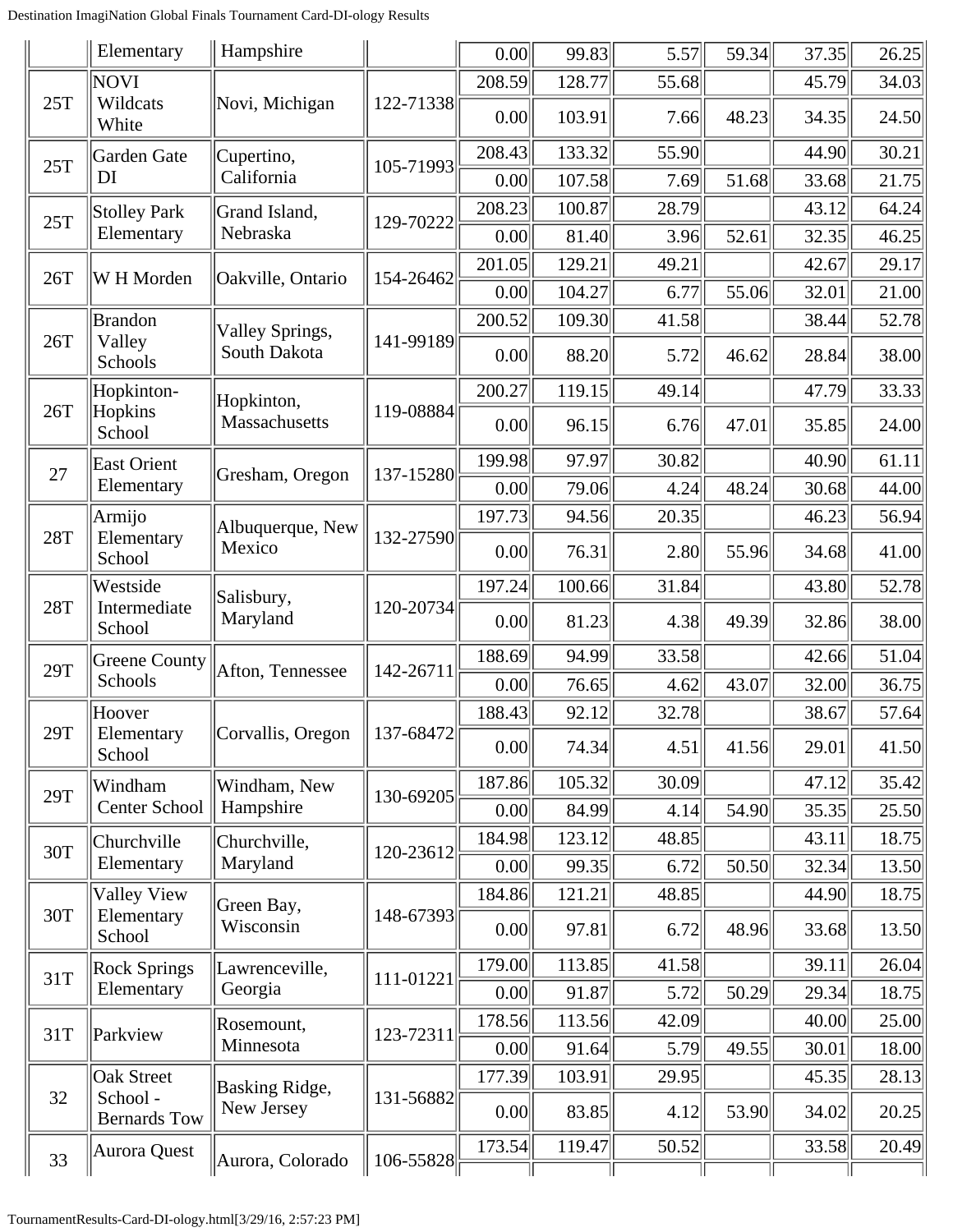|     | Academy                          |                           |                 | 0.00   | 96.41  | 6.95  | 45.89 | 25.19 | 14.75 |
|-----|----------------------------------|---------------------------|-----------------|--------|--------|-------|-------|-------|-------|
| 34T | Southfield                       | Shreveport,               | 118-35250       | 172.52 | 96.76  | 23.41 |       | 48.68 | 27.08 |
|     | Elementary                       | Louisiana                 |                 | 0.00   | 78.08  | 3.22  | 54.67 | 36.52 | 19.50 |
| 34T | Douglas                          | Douglas,                  | 150-87349       | 172.24 | 100.34 | 9.30  |       | 46.90 | 25.00 |
|     | Schools                          | Wyoming                   |                 | 0.00   | 80.97  | 1.28  | 71.67 | 35.18 | 18.00 |
| 35T | Andalusia City                   | Andalusia,                | 102-32804       | 169.70 | 76.78  | 16.94 |       | 39.79 | 53.13 |
|     | Schools                          | Alabama                   |                 | 0.00   | 61.96  | 2.33  | 45.02 | 29.85 | 38.25 |
| 35T | Colegio                          | Cali, Colombia            | 157-43169       | 169.51 | 75.73  | 8.65  |       | 35.79 | 57.99 |
|     | <b>Bolivar</b>                   |                           |                 | 0.00   | 61.11  | 1.19  | 52.46 | 26.85 | 41.75 |
| 36  | Crockett                         | Brentwood,                | 142-58160       | 167.58 | 98.44  | 32.42 |       | 38.24 | 30.90 |
|     | Elementary                       | Tennessee                 |                 | 0.00   | 79.44  | 4.46  | 47.02 | 28.69 | 22.25 |
| 37T | Texarkana GT                     | Texarkana,                | 103-13904       | 164.65 | 91.12  | 26.02 |       | 48.88 | 24.65 |
|     |                                  | Arkansas                  |                 | 0.00   | 73.53  | 3.58  | 47.51 | 36.67 | 17.75 |
| 37T | Longfellow                       | Brunswick, Maine          | 121-01595       | 163.89 | 92.78  | 24.64 |       | 37.78 | 33.33 |
|     | Elementary                       |                           |                 | 0.00   | 74.87  | 3.39  | 50.23 | 28.34 | 24.00 |
| 38T | <b>Fawn Hollow</b><br>Elementary | Monroe,                   | 107-06910       | 162.35 | 105.32 | 36.05 |       | 34.46 | 22.57 |
|     | School                           | Connecticut               |                 | 0.00   | 84.99  | 4.96  | 48.94 | 25.85 | 16.25 |
| 38T | Garfield                         | Fresno, California        | 105-87489       | 161.90 | 63.08  | 0.00  |       | 45.35 | 53.47 |
|     | Elementary                       |                           |                 | 0.00   | 50.90  | 0.00  | 50.90 | 34.02 | 38.50 |
| 38T | <b>Old Donation</b>              | Virginia Beach,           | 145-27556       | 161.81 | 86.52  | 19.70 |       | 43.35 | 31.94 |
|     | Center                           | Virginia                  |                 | 0.00   | 69.82  | 2.71  | 50.12 | 32.52 | 23.00 |
|     | Creative                         | Webster Groves,           |                 | 156.23 | 67.86  | 10.47 |       | 38.02 | 50.35 |
| 39T | Adventures in<br>Webster G       | Missouri                  | 124-34787       | 0.00   | 54.76  | 1.44  | 44.29 | 28.52 | 36.25 |
|     | Glenwood                         |                           |                 | 155.57 | 92.41  | 29.73 |       | 34.69 | 28.47 |
| 39T | Community<br>Schools             | Glenwood, Iowa            | 112-43225       | 0.00   | 74.57  | 4.09  | 44.84 | 26.02 | 20.50 |
|     | <b>Ben Franklin</b>              |                           |                 | 150.39 | 86.14  | 24.28 |       | 38.90 | 25.35 |
| 40T | Elementary<br>School             | Glen Ellyn, Illinois      | $ 114 - 61395 $ | 0.00   | 69.51  | 3.34  | 45.23 | 29.18 | 18.25 |
|     | Sunman                           |                           |                 | 150.16 | 83.77  | 24.71 |       | 40.00 | 26.39 |
| 40T | Dearborn<br>Intermediate<br>Sch  | West Harrison,<br>Indiana | 115-58035       | 0.00   | 67.60  | 3.40  | 42.89 | 30.01 | 19.00 |
|     | <b>East Central</b>              | Jessie, North             |                 | 146.73 | 83.66  | 21.01 |       | 39.11 | 23.96 |
| 41  | Dakota 21st<br><b>CCLC</b>       | Dakota                    | 128-48071       | 0.00   | 67.51  | 2.89  | 46.50 | 29.34 | 17.25 |
|     | <b>Shady Grove</b>               | Glen Allen,               |                 | 144.81 | 90.10  | 34.31 |       | 31.79 | 22.92 |
| 42  | Elementary                       | Virginia                  | 145-94716       | 0.00   | 72.71  | 4.72  | 38.40 | 23.85 | 16.50 |
|     | East                             | CHILLIWACK,               |                 | 136.53 | 89.12  | 26.90 |       | 26.23 | 21.18 |
| 43  | Chilliwack<br>Elementary         | <b>British Columbia</b>   | 153-47505       | 0.00   | 71.92  | 3.70  | 45.02 | 19.68 | 15.25 |
|     | Highland                         | McDowell,                 |                 | 123.38 | 58.31  | 0.94  |       | 41.11 | 23.96 |
|     |                                  |                           |                 |        |        |       |       |       |       |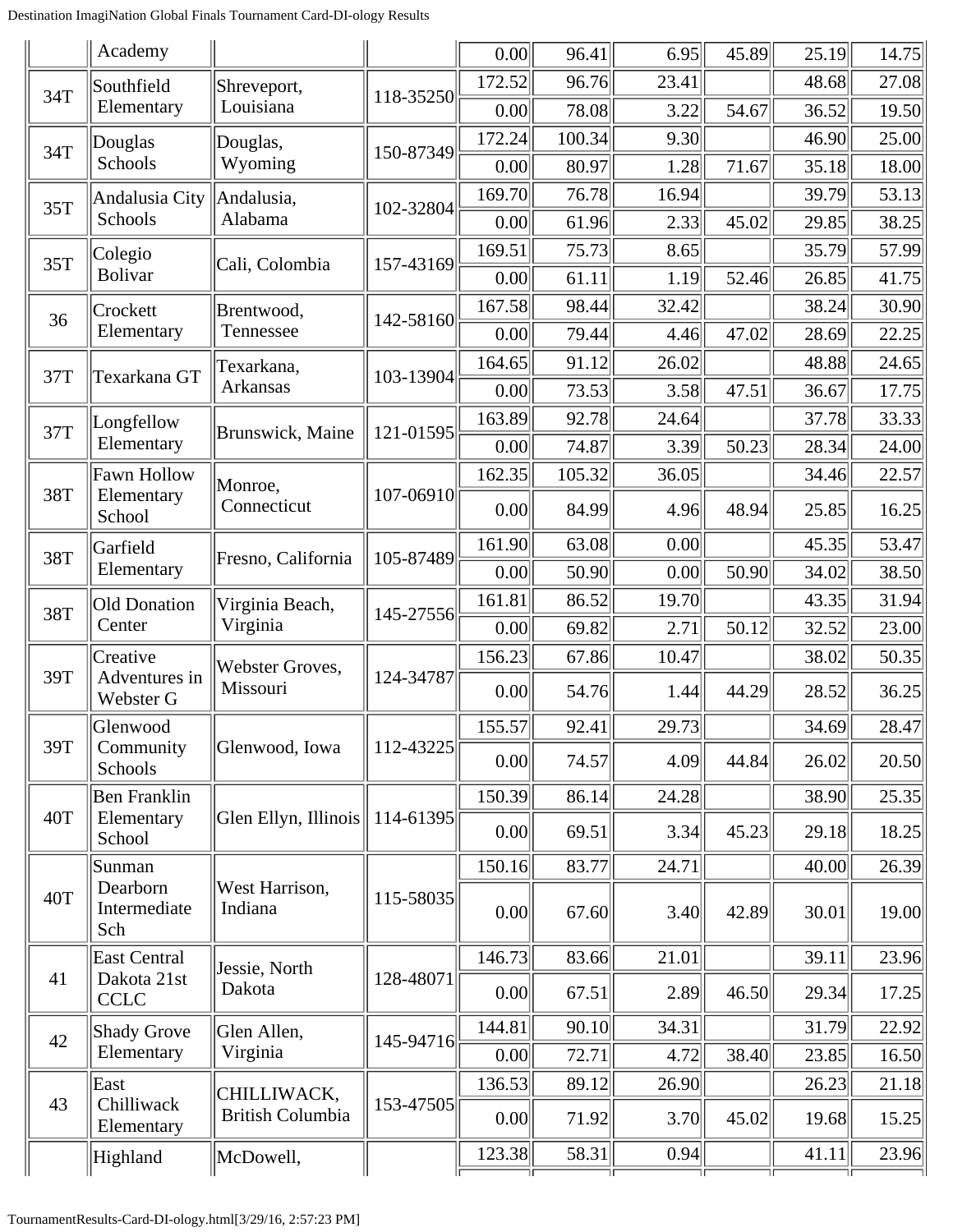| 44 |            |          | $145 - 92709$ |             |       |                                          |       |       |                  |
|----|------------|----------|---------------|-------------|-------|------------------------------------------|-------|-------|------------------|
|    | Elementary | Virginia |               | $0.00\vert$ | 47.05 | $J.13$ <sup><math>\parallel</math></sup> | 46.11 | 30.84 | 17 75I<br>ں گے . |
| 45 | Northside  | Nevada   | 133-98674     | 18.48       | 54.13 | $3.67$ <sup>[1]</sup>                    |       | 33.79 | 30.56            |
|    |            |          |               | $0.00\vert$ | 43.68 | 0.78                                     | 38.01 | 25.35 | 22.00            |

#### **Card-DI-ology, Middle Level**

|                |                                         |                           |           | <b>Total</b>  | <b>Central</b> | <b>WHR</b>   |            | <b>Side</b>   | <b>Instant</b> |
|----------------|-----------------------------------------|---------------------------|-----------|---------------|----------------|--------------|------------|---------------|----------------|
| <b>Rank</b>    | <b>Name</b>                             | <b>Town</b>               | Mbrshp#   | <b>Deduct</b> | <b>Rw.Cen</b>  | <b>RwWHR</b> | Sum2-<br>4 | <b>RwSide</b> | <b>RwInst</b>  |
|                | Beijing No 5                            |                           |           | 375.95        | 216.69         | 113.26       |            | 59.26         | 100.00         |
| $\mathbf{1}$   | Middle School<br><b>Branc</b>           | Beijing, China            | 185-75786 | 0.00          | 171.10         | 15.80        | 57.84      | 53.01         | 94.00          |
| $\overline{2}$ | <b>NOVI Wildcats</b>                    | Novi, Michigan            | 122-27250 | 360.17        | 233.01         | 133.98       |            | 40.99         | 86.17          |
|                |                                         |                           |           | 0.00          | 183.99         | 18.69        | 50.01      | 36.67         | 81.00          |
|                | Delano                                  | Delano,                   |           | 352.34        | 240.00         | 140.00       |            | 45.85         | 66.49          |
| 3              | Community<br>Education                  | Minnesota                 | 123-26105 | 0.00          | 189.51         | 19.53        | 49.51      | 41.01         | 62.50          |
|                | Parkview Middle                         | Green Bay,                |           | 322.11        | 194.69         | 101.22       |            | 40.45         | 86.97          |
| $\overline{4}$ | School-<br>Ashwaub                      | Wisconsin                 | 148-41797 | 0.00          | 153.73         | 14.12        | 52.51      | 36.18         | 81.75          |
| 5              | Pleasanton                              | Pleasanton,               | 105-34280 | 310.28        | 190.61         | 104.44       |            | 52.38         | 67.29          |
|                |                                         | California                |           | 0.00          | 150.51         | 14.57        | 46.07      | 46.85         | 63.25          |
| 6              | sevastopol                              | Sturgeon Bay,             | 148-27546 | 304.36        | 212.09         | 105.95       |            | 48.65         | 43.62          |
|                |                                         | WI, Wisconsin             |           | 0.00          | 167.47         | 14.78        | 61.52      | 43.52         | 41.00          |
| $\overline{7}$ | Academy of                              | Fort Worth,               | 750-07667 | 301.60        | 226.01         | 124.23       |            | 48.46         | 27.13          |
|                | Applied Learning                        | Texas                     |           | 0.00          | 178.46         | 17.33        | 54.23      | 43.35         | 25.50          |
| 8              | Lake Orion                              | Oxford,                   | 122-22568 | 299.53        | 200.65         | 110.04       |            | 40.64         | 58.24          |
|                | <b>Dlamic Cr8ers</b>                    | Michigan                  |           | 0.00          | 158.44         | 15.35        | 48.40      | 36.35         | 54.75          |
| 9              | West Ridge                              | Austin, Texas             | 750-32244 | 296.49        | 163.60         | 72.11        |            | 45.66         | 87.23          |
|                | Middle School                           |                           |           | 0.00          | 129.18         | 10.06        | 57.07      | 40.84         | 82.00          |
| 10             | Pierre Van<br>Cortlandt Mid             | Croton-on-<br>Hudson, New | 134-88678 | 291.30        | 233.06         | 129.68       |            | 39.89         | 18.35          |
|                | Sch                                     | York                      |           | 0.00          | 184.03         | 18.09        | 54.35      | 35.68         | 17.25          |
| 11             | Lyman MS-HS                             | Lyman,                    | 150-24827 | 284.00        | 162.90         | 75.84        |            | 40.25         | 80.85          |
|                |                                         | Wyoming                   |           | 0.00          | 128.63         | 10.58        | 52.79      | 36.00         | 76.00          |
| 12             | Plattsmouth                             | Plattsmouth,              | 129-71577 | 263.51        | 166.31         | 72.54        |            | 42.68         | 54.52          |
|                | Schools                                 | Nebraska                  |           | 0.00          | 131.32         | 10.12        | 58.78      | 38.18         | 51.25          |
| 13T            | Mesquite ISD                            | Garland, Texas            | 750-69826 | 257.67        | 139.69         | 50.18        |            | 60.00         | 57.98          |
|                |                                         |                           |           | 0.00          | 110.30         | 7.00         | 60.12      | 53.67         | 54.50          |
| 13T            | kyung bae                               | Yeoksam1-Dong             | 171-68633 | 257.13        | 179.67         | 81.86        |            | 57.78         | 19.68          |
|                |                                         | 647-9, Korea              |           | 0.00          | 141.87         | 11.42        | 60.01      | 51.68         | 18.50          |
| 14             | Charleston Middle Charleston,<br>School | Arkansas                  | 103-07744 | 255.46        | 159.30         | 74.62        |            | 43.23         | 52.93          |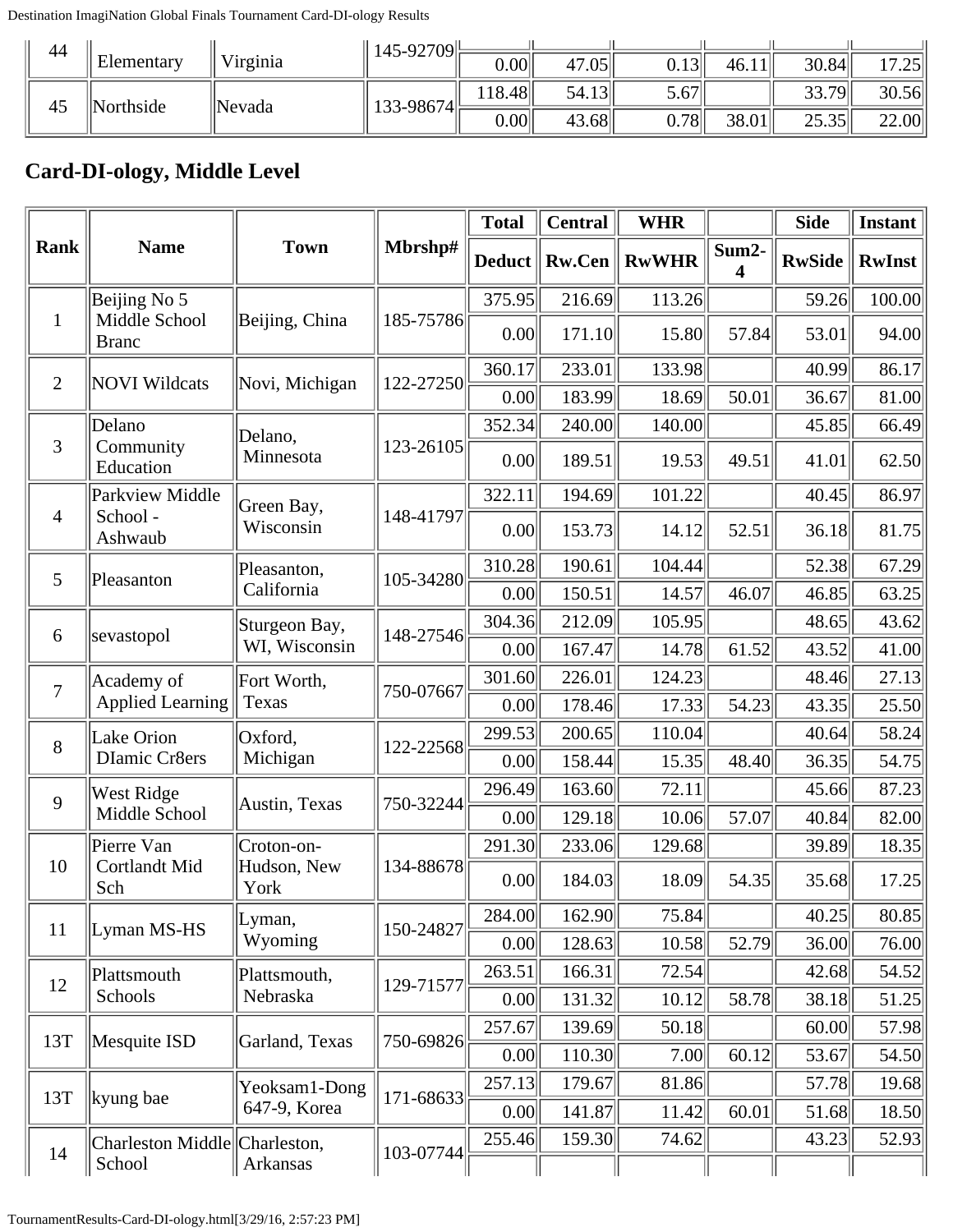|     |                               |                             |           | 0.00   | 125.79 | 10.41 | 51.17 | 38.67 | 49.75 |
|-----|-------------------------------|-----------------------------|-----------|--------|--------|-------|-------|-------|-------|
| 15T | Cheldelin Middle              |                             |           | 253.36 | 154.40 | 80.07 |       | 29.28 | 69.68 |
|     | School                        | Corvallis, Oregon 137-08434 |           | 0.00   | 121.92 | 11.17 | 41.85 | 26.19 | 65.50 |
| 15T | Maharishi School              | Fairfield, Iowa             | 112-83067 | 252.69 | 150.22 | 69.61 |       | 43.43 | 59.04 |
|     | Silver                        |                             |           | 0.00   | 118.62 | 9.71  | 49.01 | 38.85 | 55.50 |
|     | Roseville                     | Roseville,                  |           | 251.38 | 143.73 | 59.93 |       | 35.04 | 72.61 |
| 16  | Community<br>Education        | Minnesota                   | 123-01939 | 0.00   | 113.49 | 8.36  | 53.56 | 31.34 | 68.25 |
| 17T | John Glenn                    | Bedford,                    | 119-21866 | 249.93 | 146.97 | 62.87 |       | 46.05 | 56.91 |
|     | Middle School                 | Massachusetts               |           | 0.00   | 116.05 | 8.77  | 53.18 | 41.19 | 53.50 |
| 17T | Pomorskie-Gda?                | Otwock, Poland              | 178-37420 | 249.04 | 126.49 | 43.37 |       | 51.27 | 71.28 |
|     | sk, Centre of                 |                             |           | 0.00   | 99.88  | 6.05  | 56.51 | 45.86 | 67.00 |
| 18  | Lincoln Jr High               | Plymouth,                   | 115-91911 | 245.64 | 141.48 | 63.37 |       | 38.20 | 65.96 |
|     |                               | Indiana                     |           | 0.00   | 111.72 | 8.84  | 48.35 | 34.17 | 62.00 |
| 19T | <b>Clarence Central</b>       | Clarence, New               | 134-15712 | 236.04 | 148.32 | 58.06 |       | 44.37 | 43.35 |
|     |                               | York                        |           | 0.00   | 117.12 | 8.10  | 59.06 | 39.69 | 40.75 |
| 19T | <b>Holt Schools</b>           |                             | 122-78253 | 236.00 | 106.32 | 33.12 |       | 41.38 | 88.30 |
|     |                               | Holt, Michigan              |           | 0.00   | 83.95  | 4.62  | 50.83 | 37.01 | 83.00 |
|     | Flagstaff                     | Berthoud,                   |           | 226.12 | 171.28 | 87.74 |       | 35.96 | 18.88 |
| 20  | Academy                       | Colorado                    | 106-10685 | 0.00   | 135.25 | 12.24 | 47.51 | 32.17 | 17.75 |
|     | St. John the                  | New Haven,                  |           | 224.03 | 158.49 | 73.91 |       | 51.44 | 14.10 |
| 21  | <b>Baptist New</b><br>Haven   | Indiana                     | 115-00872 | 0.00   | 125.15 | 10.31 | 51.24 | 46.01 | 13.25 |
| 22T | Papillion Junior              | Papillion,                  | 129-60389 | 217.65 | 146.09 | 64.52 |       | 42.30 | 29.26 |
|     | High A                        | Nebraska                    |           | 0.00   | 115.36 | 9.00  | 50.84 | 37.84 | 27.50 |
| 22T | Jouett/Covenant               | Charlottesville,            | 145-17467 | 217.07 | 99.62  | 31.54 |       | 37.66 | 79.79 |
|     |                               | Virginia                    |           | 0.00   | 78.66  | 4.40  | 47.12 | 33.69 | 75.00 |
| 22T | Tri-Valley Middle             | Bloomington,                | 114-74093 | 216.99 | 145.90 | 62.94 |       | 34.12 | 36.97 |
|     | School                        | Illinois                    |           | 0.00   | 115.21 | 8.78  | 52.27 | 30.52 | 34.75 |
| 23T | Mardela Middle                | Hebron,                     |           | 215.45 | 146.30 | 59.57 |       | 38.03 | 31.12 |
|     | and High School               | Maryland                    | 120-44964 | 0.00   | 115.52 | 8.31  | 55.95 | 34.02 | 29.25 |
|     | Old Saybroook                 | Old Saybrook,               |           | 215.28 | 127.24 | 47.24 |       | 36.71 | 51.33 |
| 23T | Middle School                 | Connecticut                 | 107-65324 | 0.00   | 100.47 | 6.59  | 53.23 | 32.84 | 48.25 |
|     |                               | Pepperell,                  |           | 212.24 | 131.90 | 58.14 |       | 34.86 | 45.48 |
| 24  | Nissitissit School            | Massachusetts               | 119-80844 | 0.00   | 104.15 | 8.11  | 46.01 | 31.18 | 42.75 |
|     | <b>Fairfield City</b>         |                             |           | 210.46 | 139.90 | 54.84 |       | 43.43 | 27.13 |
| 25  | Schools                       | Hamilton, Ohio              | 135-08459 | 0.00   | 110.47 | 7.65  | 55.63 | 38.85 | 25.50 |
|     | Colegio San                   |                             |           | 208.79 | 101.06 | 20.36 |       | 44.17 | 63.56 |
| 26  | Patricio                      | Mexico                      | 164-38005 | 0.00   | 79.80  | 2.84  | 59.44 | 39.51 | 59.75 |
|     | Las Flores Middle Las Flores, |                             |           | 205.56 | 142.89 | 64.66 |       | 32.62 | 30.05 |
| 27  | School                        | California                  | 105-08815 | 0.00   | 112.83 | 9.02  | 48.17 | 29.18 | 28.25 |
|     |                               |                             |           |        |        |       |       |       |       |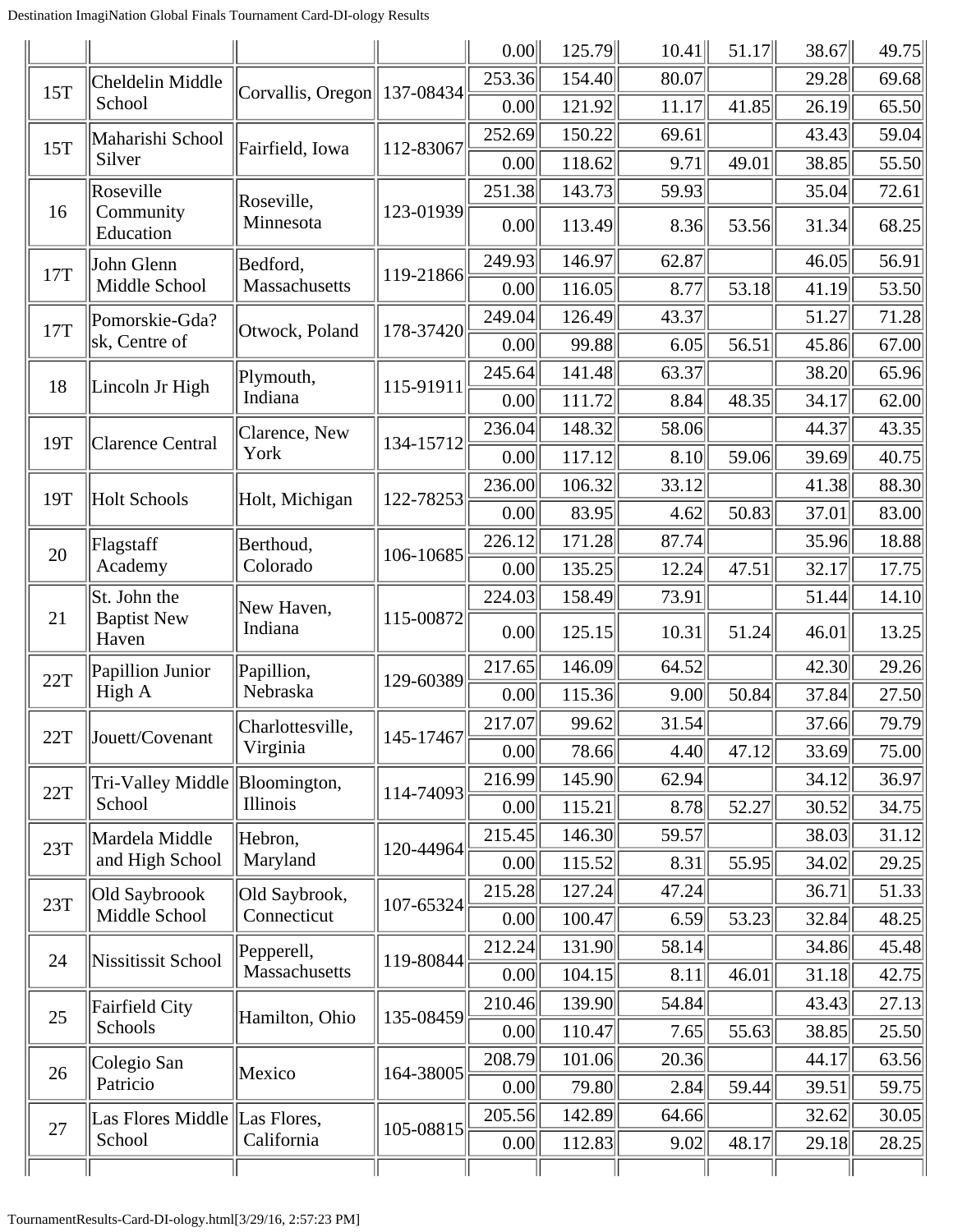| 28  | Bel Air Middle         | Bel Air,                       | 120-62209 | 203.89 | 97.74  | 22.22 |       | 53.49 | 52.66 |
|-----|------------------------|--------------------------------|-----------|--------|--------|-------|-------|-------|-------|
|     | School                 | Maryland                       |           | 0.00   | 77.18  | 3.10  | 54.96 | 47.85 | 49.50 |
| 29T | Our Lady of            | Cincinnati, Ohio               | 135-05547 | 201.71 | 146.93 | 59.28 |       | 26.85 | 27.93 |
|     | Visitation             |                                |           | 0.00   | 116.02 | 8.27  | 56.74 | 24.02 | 26.25 |
| 29T | C H Norton             | Burlington,                    | 154-94003 | 200.82 | 112.05 | 34.91 |       | 36.91 | 51.86 |
|     | Public School          | Ontario                        |           | 0.00   | 88.48  | 4.87  | 53.57 | 33.02 | 48.75 |
| 30  | Timberlane             | Plaistow, New                  | 130-35185 | 196.00 | 139.12 | 60.79 |       | 35.60 | 21.28 |
|     | Middle School          | Hampshire                      |           | 0.00   | 109.85 | 8.48  | 49.06 | 31.84 | 20.00 |
| 31T | <b>Craver Middle</b>   | Rye, Colorado                  | 106-28871 | 193.90 | 139.86 | 64.66 |       | 37.28 | 16.76 |
|     | School                 |                                |           | 0.00   | 110.44 | 9.02  | 45.78 | 33.35 | 15.75 |
| 31T | Millburn Middle        | Millburn, New                  | 131-57588 | 193.76 | 122.63 | 38.14 |       | 35.23 | 35.90 |
|     | School                 | Jersey                         |           | 0.00   | 96.83  | 5.32  | 58.69 | 31.51 | 33.75 |
| 32  | Foothill Middle        | Auberry,                       | 105-05330 | 191.83 | 127.96 | 52.26 |       | 31.69 | 32.18 |
|     | School                 | California                     |           | 0.00   | 101.04 | 7.29  | 48.78 | 28.35 | 30.25 |
|     |                        | <b>ROCK</b>                    |           | 190.74 | 113.13 | 47.10 |       | 26.28 | 51.33 |
| 33  | East Jr High           | SPRINGS,<br>Wyoming            | 150-43302 | 0.00   | 89.33  | 6.57  | 42.23 | 23.51 | 48.25 |
|     | <b>University Park</b> | University Park,               |           | 188.23 | 101.93 | 39.43 |       | 33.37 | 52.93 |
| 34  | Elementary<br>Schoo    | Maryland                       | 120-45124 | 0.00   | 80.49  | 5.50  | 41.06 | 29.85 | 49.75 |
| 35T | Harrisonville          | Harrisonville,                 | 124-07910 | 186.97 | 102.99 | 44.37 |       | 29.46 | 54.52 |
|     | Middle School          | Missouri                       |           | 0.00   | 81.32  | 6.19  | 36.95 | 26.35 | 51.25 |
| 35T | Milford Middle         | Milford, New                   | 130-98434 | 186.08 | 91.74  | 24.87 |       | 40.08 | 54.26 |
|     | School                 | Hampshire                      |           | 0.00   | 72.44  | 3.47  | 47.57 | 35.85 | 51.00 |
| 36  | <b>Woodland Middle</b> | Franklin,                      | 142-17359 | 183.22 | 103.30 | 28.89 |       | 22.74 | 57.18 |
|     |                        | Tennessee                      |           | 0.00   | 81.57  | 4.03  | 52.68 | 20.34 | 53.75 |
| 37  | McComb Schools         | McComb,                        | 125-72106 | 180.71 | 96.41  | 24.30 |       | 34.30 | 50.00 |
|     |                        | Mississippi                    |           | 0.00   | 76.13  | 3.39  | 51.83 | 30.68 | 47.00 |
| 38T | Southampton            | Bel Air,                       | 120-15304 | 179.64 | 97.06  | 29.96 |       | 38.96 | 43.62 |
|     | Middle School          | Maryland                       |           | 0.00   | 76.64  | 4.18  | 46.68 | 34.85 | 41.00 |
| 38T | Duffins Bay            | Ajax, Ontario                  | 154-59252 | 178.68 | 129.97 | 58.57 |       | 26.10 | 22.61 |
|     | Public School          |                                |           | 0.00   | 102.63 | 8.17  | 44.06 | 23.35 | 21.25 |
| 39  | <b>Edgewood Junior</b> | Ellettsville,                  | 115-79377 | 178.51 | 92.37  | 19.14 |       | 39.33 | 46.81 |
|     | <b>High PTO</b>        | Indiana                        |           | 0.00   | 72.94  | 2.67  | 53.80 | 35.18 | 44.00 |
| 40T | Sawtooth Middle        | Meridian, Idaho                | 113-39939 | 176.79 | 105.57 | 34.84 |       | 44.36 | 26.86 |
|     | School                 |                                |           | 0.00   | 83.36  | 4.86  | 48.52 | 39.68 | 25.25 |
| 40T | Royal Flush            | Va. Beach,                     | 145-80888 | 176.63 | 118.90 | 46.16 |       | 29.27 | 28.46 |
|     |                        | Virginia                       |           | 0.00   | 93.89  | 6.44  | 47.73 | 26.18 | 26.75 |
| 41  | Greenacres             | Shreveport,                    | 118-99784 | 172.04 | 93.58  | 23.66 |       | 38.03 | 40.43 |
|     | Middle School          | Louisiana                      |           | 0.00   | 73.89  | 3.30  | 50.23 | 34.02 | 38.00 |
| 42T | <b>B&amp;C</b> Systems | Sedalia, Colorado    106-08043 |           | 166.58 | 110.01 | 32.69 |       | 30.77 | 25.80 |
|     |                        |                                |           |        |        |       |       |       |       |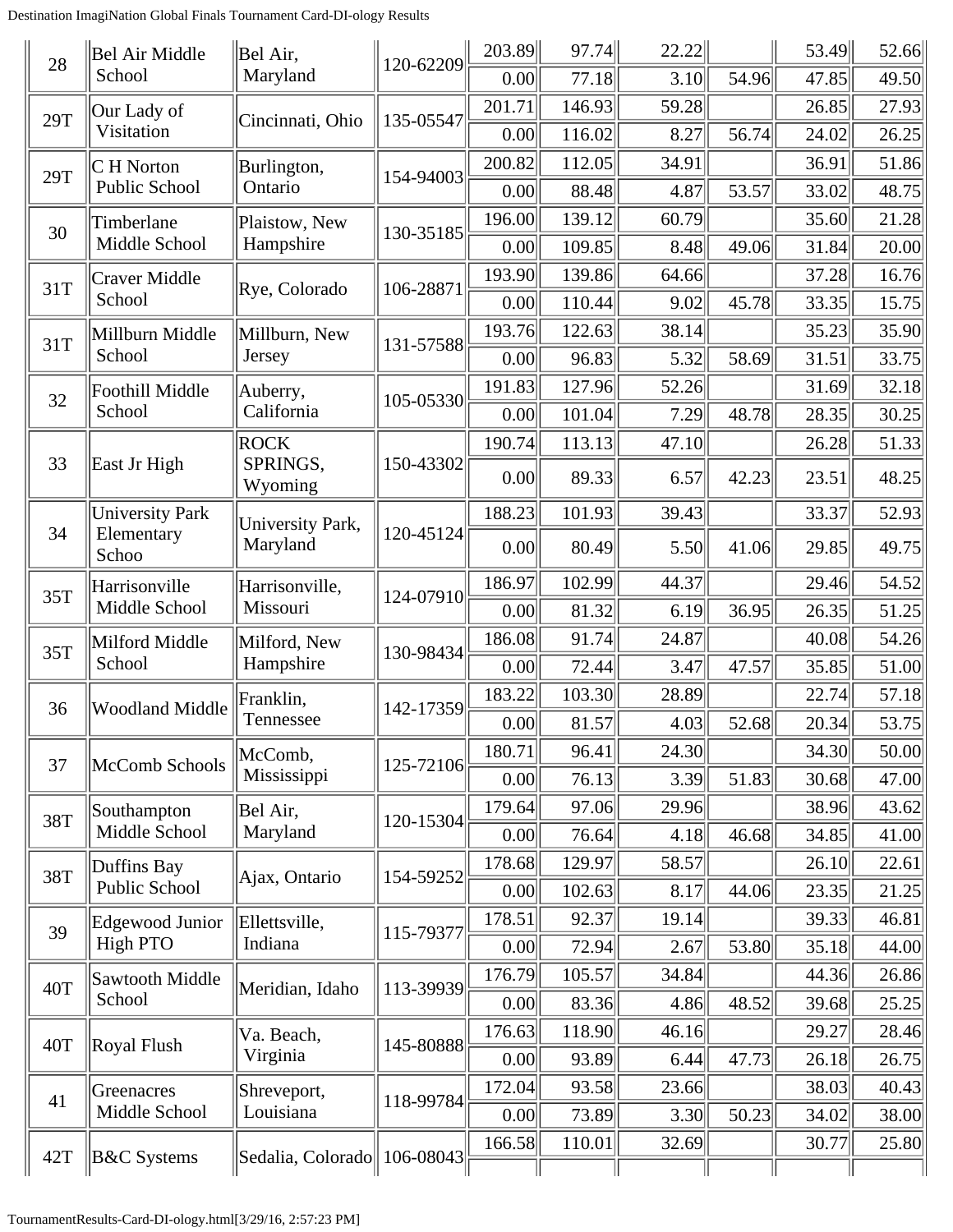|     |                              |                         |           | 0.00   | 86.87  | 4.56  | 54.18 | 27.52 | 24.25 |
|-----|------------------------------|-------------------------|-----------|--------|--------|-------|-------|-------|-------|
| 42T | Aberdeen Schools             | Aberdeen, South         | 141-31226 | 165.89 | 103.59 | 33.62 |       | 37.83 | 24.47 |
|     |                              | Dakota                  |           | 0.00   | 81.80  | 4.69  | 48.18 | 33.84 | 23.00 |
|     |                              | Georgetown,             | 114-44212 | 165.77 | 116.75 | 50.90 |       | 23.49 | 25.53 |
| 42T | Mary Miller                  | Illinois                |           | 0.00   | 92.19  | 7.10  | 41.29 | 21.01 | 24.00 |
|     |                              | Edmonds,                |           | 165.25 | 99.24  | 35.13 |       | 35.42 | 30.59 |
| 43  | <b>Terrace Park Kids</b>     | Washington              | 147-65998 | 0.00   | 78.36  | 4.90  | 43.23 | 31.68 | 28.75 |
| 44T | Conners Emerson              | Bar Harbor, ME          | 121-84084 | 162.34 | 78.20  | 15.91 |       | 38.40 | 45.74 |
|     | School                       | 04605, Maine            |           | 0.00   | 61.75  | 2.22  | 45.84 | 34.35 | 43.00 |
| 44T | Andalusia City               | Andalusia,              | 102-25491 | 161.78 | 93.22  | 33.55 |       | 29.46 | 39.10 |
|     | Schools                      | Alabama                 |           | 0.00   | 73.61  | 4.68  | 40.06 | 26.35 | 36.75 |
| 45  | Kingwood                     | Frenchtown, New         | 131-36204 | 160.76 | 86.10  | 24.87 |       | 36.36 | 38.30 |
|     | <b>Township School</b>       | Jersey                  |           | 0.00   | 67.99  | 3.47  | 43.12 | 32.52 | 36.00 |
| 46T | <b>Front Range</b>           | Lakewood,               |           | 159.67 | 107.18 | 39.57 |       | 32.81 | 19.68 |
|     | Christian School             | Colorado                | 106-05125 | 0.00   | 84.63  | 5.52  | 45.06 | 29.35 | 18.50 |
| 46T | <b>Valley Springs</b>        | Arden, North            |           | 159.01 | 95.44  | 32.69 |       | 43.62 | 19.95 |
|     | Middle School                | Carolina                | 127-51328 | 0.00   | 75.36  | 4.56  | 42.67 | 39.02 | 18.75 |
|     |                              | Carl Junction,          |           | 158.25 | 99.68  | 29.82 |       | 37.83 | 20.74 |
| 47T | Carl Junction JHS            | Missouri                | 124-49934 | 0.00   | 78.71  | 4.16  | 48.89 | 33.84 | 19.50 |
| 47T | Graham MS,                   | Bluefield,              | 145-55925 | 157.63 | 65.52  | 13.84 |       | 32.80 | 59.31 |
|     | <b>Tazewell County</b>       | Virginia                |           | 0.00   | 51.74  | 1.93  | 37.90 | 29.34 | 55.75 |
| 48  | west point grey              | Vancouver,              | 153-49697 | 148.95 | 90.23  | 27.24 |       | 38.77 | 19.95 |
|     | academy                      | <b>British Columbia</b> |           | 0.00   | 71.25  | 3.80  | 44.01 | 34.68 | 18.75 |
| 49  | Graded School                | Rio de Janeiro,         | 163-70840 | 145.49 | 61.37  | 3.44  |       | 34.12 | 50.00 |
|     |                              | <b>Brazil</b>           |           | 0.00   | 48.46  | 0.48  | 45.02 | 30.52 | 47.00 |
| 50T | Brentwood                    | Brentwood,              | 142-37042 | 143.50 | 79.73  | 24.95 |       | 20.15 | 43.62 |
|     | Middle School                | Tennessee               |           | 0.00   | 62.96  | 3.48  | 38.01 | 18.02 | 41.00 |
| 50T | Londonderry NH- Londonderry, |                         | 130-31731 | 142.64 | 79.11  | 20.07 |       | 30.02 | 33.51 |
|     | DІ                           | New Hampshire           |           | 0.00   | 62.47  | 2.80  | 42.40 | 26.85 | 31.50 |
| 51  | Benilde-St.                  | Eagan,                  | 123-23247 | 126.42 | 68.96  | 9.39  |       | 34.85 | 22.61 |
|     | Margaret's                   | Minnesota               |           | 0.00   | 54.45  | 1.31  | 45.06 | 31.17 | 21.25 |
|     |                              | Santa Catarina          |           | 114.58 | 68.31  | 16.27 |       | 24.99 | 21.28 |
| 52  | Solalto                      | Pinula,<br>Guatemala    | 160-62939 | 0.00   | 53.94  | 2.27  | 37.67 | 22.35 | 20.00 |
| 53  | Eastman                      | Winfield, West          |           | 81.31  | 64.02  | 19.71 |       | 0.00  | 17.29 |
|     | Academy                      | Virginia                | 149-20456 | 0.00   | 50.55  | 2.75  | 30.84 | 0.00  | 16.25 |

### **Card-DI-ology, Secondary Level**

|      |             |             |         | Total $\parallel$ Central $\parallel$ | <b>WHR</b>                                                                                                           | <b>Side</b> | Instant |
|------|-------------|-------------|---------|---------------------------------------|----------------------------------------------------------------------------------------------------------------------|-------------|---------|
| Rank | <b>Name</b> | <b>Town</b> | Mbrshp# |                                       | $\mathbb{E}\ \mathbf{Deduct}\ \mathbf{Rw.Cen}\ \mathbf{RwWHR}\ \mathbf{Sum2-}\ \mathbf{RwSide}\ \mathbf{RwInst}\ \ $ |             |         |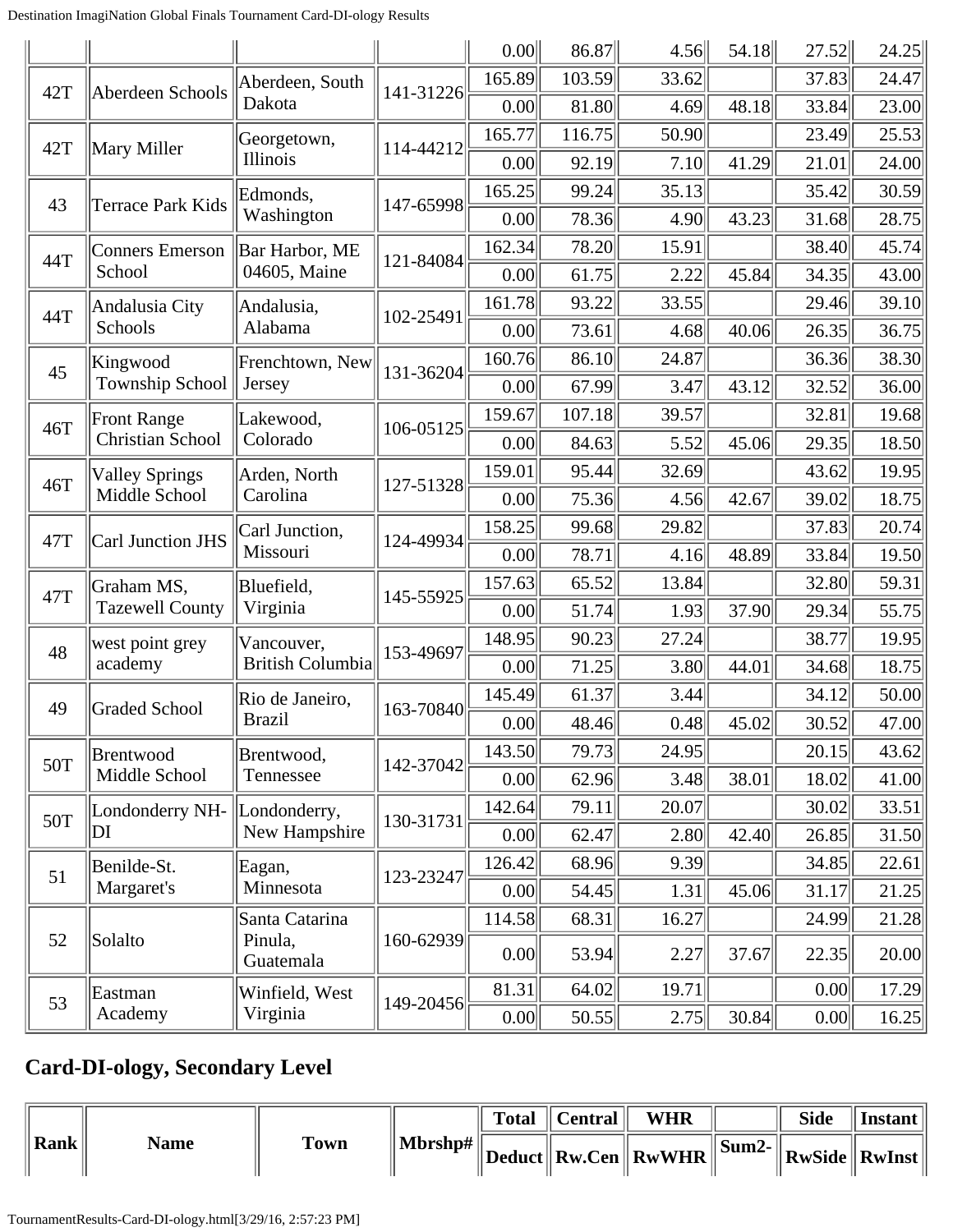|                |                             |                       |         |        |        |        | $\overline{\mathbf{4}}$ |       |        |
|----------------|-----------------------------|-----------------------|---------|--------|--------|--------|-------------------------|-------|--------|
| $\mathbf{1}$   | Granite Hills High          | El Cajon,             | $105 -$ | 382.57 | 240.00 | 140.00 |                         | 44.09 | 98.48  |
|                | School                      | California            | 77997   | 0.00   | 194.12 | 20.89  | 54.12                   | 38.34 | 86.00  |
| $\mathbf{2}$   | <b>Arlington ISD</b>        | Arlington, Texas      | 750-    | 350.71 | 221.24 | 114.60 |                         | 60.00 | 69.47  |
|                |                             |                       | 27334   | 0.00   | 178.95 | 17.10  | 64.35                   | 52.18 | 60.67  |
| 3              | Academy of Science          | Conroe, Texas         | 750-    | 327.86 | 180.47 | 80.62  |                         | 55.02 | 92.37  |
|                | and Technolog               |                       | 28766   | 0.00   | 145.97 | 12.03  | 65.35                   | 47.85 | 80.67  |
| 4T             | <b>Williamston Creative</b> | Williamston,          | $122 -$ | 317.66 | 172.97 | 88.06  |                         | 48.50 | 96.19  |
|                | Minds HS                    | Michigan              | 30781   | 0.00   | 139.90 | 13.14  | 51.84                   | 42.18 | 84.00  |
| 4T             | Clear Lake High             | Clear Lakes,          | 148-    | 316.80 | 210.29 | 114.47 |                         | 45.44 | 61.07  |
|                | School                      | Wisconsin             | 67962   | 0.00   | 170.09 | 17.08  | 55.62                   | 39.52 | 53.33  |
| 5              | Germantown High             | Colgate,              | 148-    | 314.55 | 200.65 | 103.61 |                         | 31.45 | 82.45  |
|                | School                      | Wisconsin             | 63692   | 0.00   | 162.29 | 15.46  | 58.68                   | 27.35 | 72.00  |
| 6              | Lyman MS-HS                 | Lyman,                | $150 -$ | 312.46 | 205.59 | 119.83 |                         | 39.31 | 67.56  |
|                |                             | Wyoming               | 08299   | 0.00   | 166.29 | 17.88  | 46.46                   | 34.19 | 59.00  |
|                | Columbia Heights            | Columbia              | $123 -$ | 309.58 | 163.92 | 78.95  |                         | 51.00 | 94.66  |
| $\overline{7}$ | <b>Public Schools</b>       | Heights,<br>Minnesota | 49517   | 0.00   | 132.58 | 11.78  | 53.63                   | 44.35 | 82.67  |
| 8              | Little Chute Area           | Little Chute,         | 148-    | 308.06 | 194.30 | 103.54 |                         | 45.82 | 67.94  |
|                | School Distric              | Wisconsin             | 23004   | 0.00   | 157.16 | 15.45  | 53.62                   | 39.85 | 59.33  |
| 9              | Greenville ISD              | Greenville,           | 750-    | 306.38 | 191.24 | 93.62  |                         | 54.45 | 60.69  |
|                |                             | Texas                 | 12685   | 0.00   | 154.68 | 13.97  | 61.06                   | 47.35 | 53.00  |
| 10T            | <b>Carl Junction HS</b>     | Carl Junction,        | $124 -$ | 301.28 | 173.98 | 82.16  |                         | 40.65 | 86.65  |
|                |                             | Missouri              | 24418   | 0.00   | 140.72 | 12.26  | 58.56                   | 35.35 | 75.67  |
| 10T            | <b>Orchard Park High</b>    | Orchard Park,         | 134-    | 300.89 | 157.37 | 77.00  |                         | 43.52 | 100.00 |
|                | School                      | New York              | 61286   | 0.00   | 127.29 | 11.49  | 50.29                   | 37.85 | 87.33  |
| 11             | Littleton                   | Littleton,            | 119-    | 295.52 | 182.32 | 86.12  |                         | 47.16 | 66.04  |
|                |                             | Massachusetts         | 13620   | 0.00   | 147.47 | 12.85  | 61.35                   | 41.01 | 57.67  |
| 12             | <b>Beijing Yuying</b>       | Beijing, China        | $185 -$ | 292.57 | 162.63 | 82.03  |                         | 34.52 | 95.42  |
|                | School                      |                       | 41947   | 0.00   | 131.54 | 12.24  | 49.51                   | 30.02 | 83.33  |
| 13T            | Maple Grove Junior          | Maple Grove,          | $123 -$ | 271.57 | 145.84 | 75.39  |                         | 32.98 | 92.75  |
|                | High                        | Minnesota             | 55827   | 0.00   | 117.96 | 11.25  | 42.57                   | 28.68 | 81.00  |
| 13T            | Coon Rapids High            | Coon Rapids,          | $123 -$ | 271.55 | 190.81 | 103.27 |                         | 42.19 | 38.55  |
|                | School                      | Minnesota             | 31462   | 0.00   | 154.33 | 15.41  | 51.06                   | 36.69 | 33.67  |
|                | Maurice J                   | La Plata,             | $120 -$ | 268.13 | 131.09 | 47.25  |                         | 45.43 | 91.61  |
| 14             | McDonough High<br>School    | Maryland              | 19314   | 0.00   | 106.03 | 7.05   | 58.78                   | 39.51 | 80.00  |
| 15T            | John Bapst Memorial         | Glenburn, Maine       | $121 -$ | 266.96 | 132.23 | 53.61  |                         | 43.89 | 90.84  |
|                | <b>High School</b>          |                       | 45794   | 0.00   | 106.95 | 8.00   | 53.34                   | 38.17 | 79.33  |
| 15T            | Pleasant Local              | Marion, Ohio          | $135 -$ | 266.68 | 129.09 | 54.02  |                         | 42.17 | 95.42  |
|                | Schools                     |                       | 84218   | 0.00   | 104.41 | 8.06   | 50.39                   | 36.67 | 83.33  |
|                |                             |                       |         |        |        |        |                         |       |        |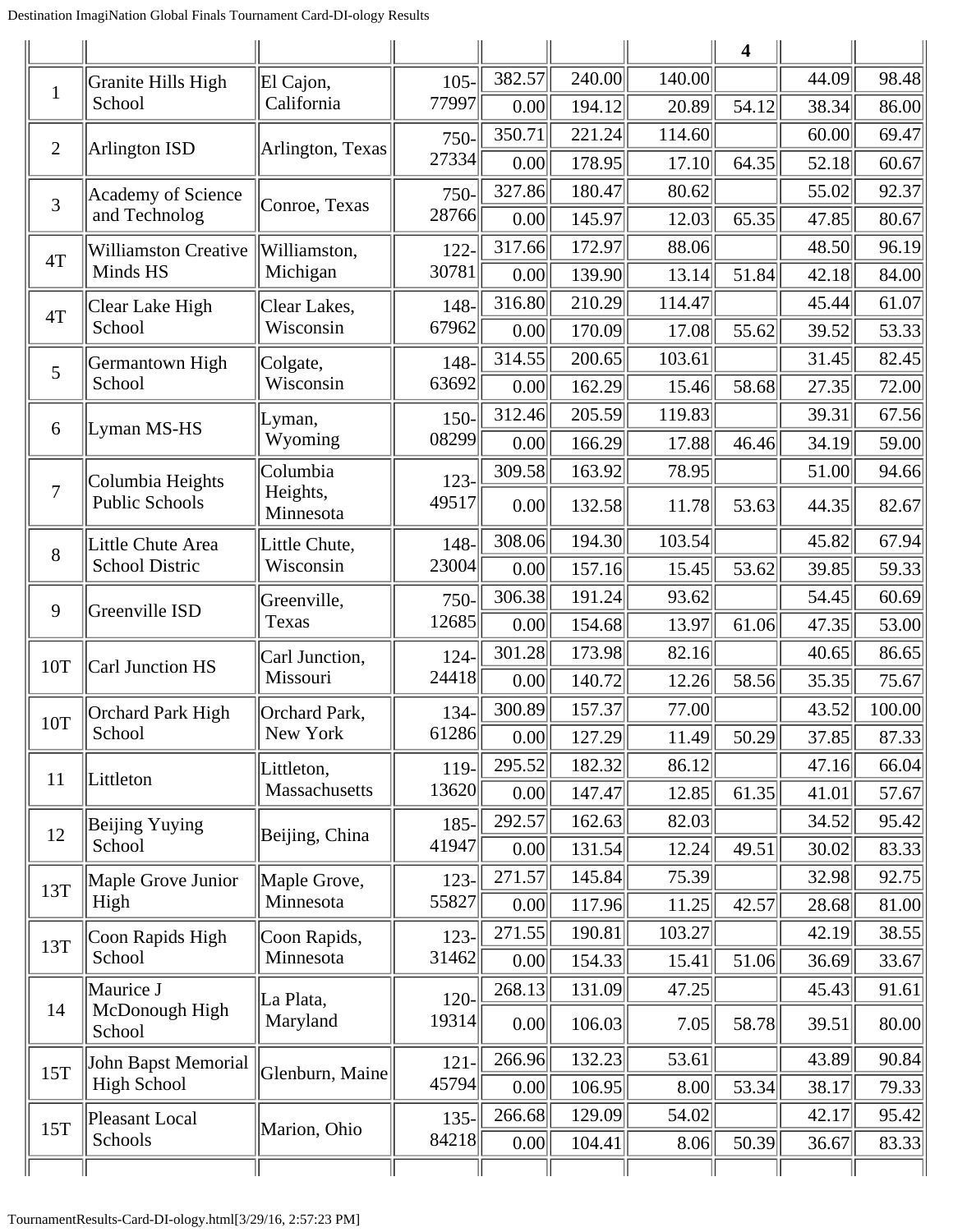|            |                             | Cortlandt                   | $134 - 1$ | 266.52 | 142.30 | 67.75 |       | 32.99 | 91.23 |
|------------|-----------------------------|-----------------------------|-----------|--------|--------|-------|-------|-------|-------|
| 15T        | <b>Walter Panas H S</b>     | Manor, New<br>York          | 03339     | 0.00   | 115.10 | 10.11 | 47.35 | 28.69 | 79.67 |
| 16         | Hackensack High             | Hackensack,                 | $131 -$   | 265.38 | 160.43 | 83.91 |       | 36.62 | 68.33 |
|            | School                      | New Jersey                  | 98680     | 0.00   | 129.76 | 12.52 | 45.85 | 31.85 | 59.67 |
| 17         | Westfield High              | Carmel, Indiana             | $115 -$   | 258.96 | 137.05 | 63.33 |       | 29.54 | 92.37 |
|            | School                      |                             | 10707     | 0.00   | 110.85 | 9.45  | 47.52 | 25.69 | 80.67 |
| 18T        | Arvada High School          | Westminster,                | 106-      | 257.45 | 124.83 | 50.73 |       | 38.72 | 93.90 |
|            |                             | Colorado                    | 65872     | 0.00   | 100.97 | 7.57  | 50.24 | 33.67 | 82.00 |
| 18T        | <b>Rowdy Raiders</b>        | Greenbelt,                  | 120-      | 257.34 | 130.06 | 57.03 |       | 36.05 | 91.23 |
|            |                             | Maryland                    | 20891     | 0.00   | 105.20 | 8.51  | 48.17 | 31.35 | 79.67 |
| 19         | Michael Power/St            | Toronto, Ontario            | 154-      | 256.04 | 130.69 | 54.82 |       | 34.51 | 90.84 |
|            | Joseph                      |                             | 55089     | 0.00   | 105.71 | 8.18  | 50.89 | 30.01 | 79.33 |
| 20T        | Algonquin Regional          | Northborough,               | 119-      | 252.81 | 129.74 | 53.75 |       | 36.04 | 87.03 |
|            | <b>High School</b>          | Massachussetts              | 06108     | 0.00   | 104.94 | 8.02  | 51.19 | 31.34 | 76.00 |
| 20T        | Centauri High School        | La Jara,                    | 106-      | 251.95 | 140.75 | 66.28 |       | 28.38 | 82.82 |
|            |                             | Colorado                    | 51663     | 0.00   | 113.84 | 9.89  | 47.56 | 24.68 | 72.33 |
| 21         | Monadnock Regional          | Keene, New                  | 130-      | 250.76 | 99.76  | 28.62 |       | 51.76 | 99.24 |
|            |                             | Hampshire                   | 55838     | 0.00   | 80.69  | 4.27  | 52.07 | 45.01 | 86.67 |
| 22T        | <b>Holt Schools</b>         | Holt, Michigan              | $122 -$   | 248.39 | 113.11 | 40.81 |       | 36.04 | 99.24 |
|            |                             |                             | 00038     | 0.00   | 91.49  | 6.09  | 50.68 | 31.34 | 86.67 |
| 22T        | Chengdu Shishi High         | Beijing, China              | $185 -$   | 248.29 | 104.92 | 26.67 |       | 52.53 | 90.84 |
|            | School                      |                             | 99418     | 0.00   | 84.86  | 3.98  | 58.19 | 45.68 | 79.33 |
| 23         | <b>First Colonial</b>       | Virginia Beach,             | $145 -$   | 246.67 | 100.64 | 32.17 |       | 49.08 | 96.95 |
|            |                             | Virginia                    | 29452     | 0.00   | 81.40  | 4.80  | 49.23 | 42.68 | 84.67 |
| 24         | Milan High School           | Humboldt,                   | $142 -$   | 242.16 | 109.73 | 30.63 |       | 37.39 | 95.04 |
|            |                             | Tennessee                   | 73349     | 0.00   | 88.75  | 4.57  | 58.12 | 32.52 | 83.00 |
| 25         | <b>Tahoma Learning</b>      | Maple Valley,               | 147-      | 238.94 | 124.46 | 49.66 |       | 37.38 | 77.10 |
|            | Community                   | Washington                  | 55756     | 0.00   | 100.67 | 7.41  | 51.01 | 32.51 | 67.33 |
| 26         | Duncan Polytechnical        | Fresno,                     | $105 -$   | 236.77 | 182.83 | 97.98 |       | 24.55 | 29.39 |
|            |                             | California                  | 49356     | 0.00   | 147.88 | 14.62 | 49.90 | 21.35 | 25.67 |
| 27T        |                             | Keene, New                  | 130-      | 235.62 | 109.29 | 40.34 |       | 42.36 | 83.97 |
|            | Keene High School           | Hampshire                   | 63055     | 0.00   | 88.40  | 6.02  | 48.06 | 36.84 | 73.33 |
| 27T        | Charlestown High            | Charlestown,                | $115 -$   | 234.75 | 112.45 | 45.44 |       | 33.36 | 88.94 |
|            | School                      | Indiana                     | 73629     | 0.00   | 90.95  | 6.78  | 45.51 | 29.01 | 77.67 |
|            | <b>Western Albemarle</b>    |                             | $145 -$   | 231.98 | 111.69 | 33.37 |       | 55.02 | 65.27 |
| 28T        | HS, Albemarle Co<br>Schools | Crozet, Virginia            | 09069     | 0.00   | 90.34  | 4.98  | 56.97 | 47.85 | 57.00 |
| <b>28T</b> | Maharishi School            |                             | $112 -$   | 231.17 | 117.05 | 47.72 |       | 42.75 | 71.37 |
|            | Gold                        | Fairfield, Iowa             | 37950     | 0.00   | 94.67  | 7.12  | 46.95 | 37.18 | 62.33 |
| 29T        | R. C. Palmer                | Richmond,<br><b>British</b> | $153 -$   | 215.46 | 90.12  | 26.27 |       | 30.68 | 94.66 |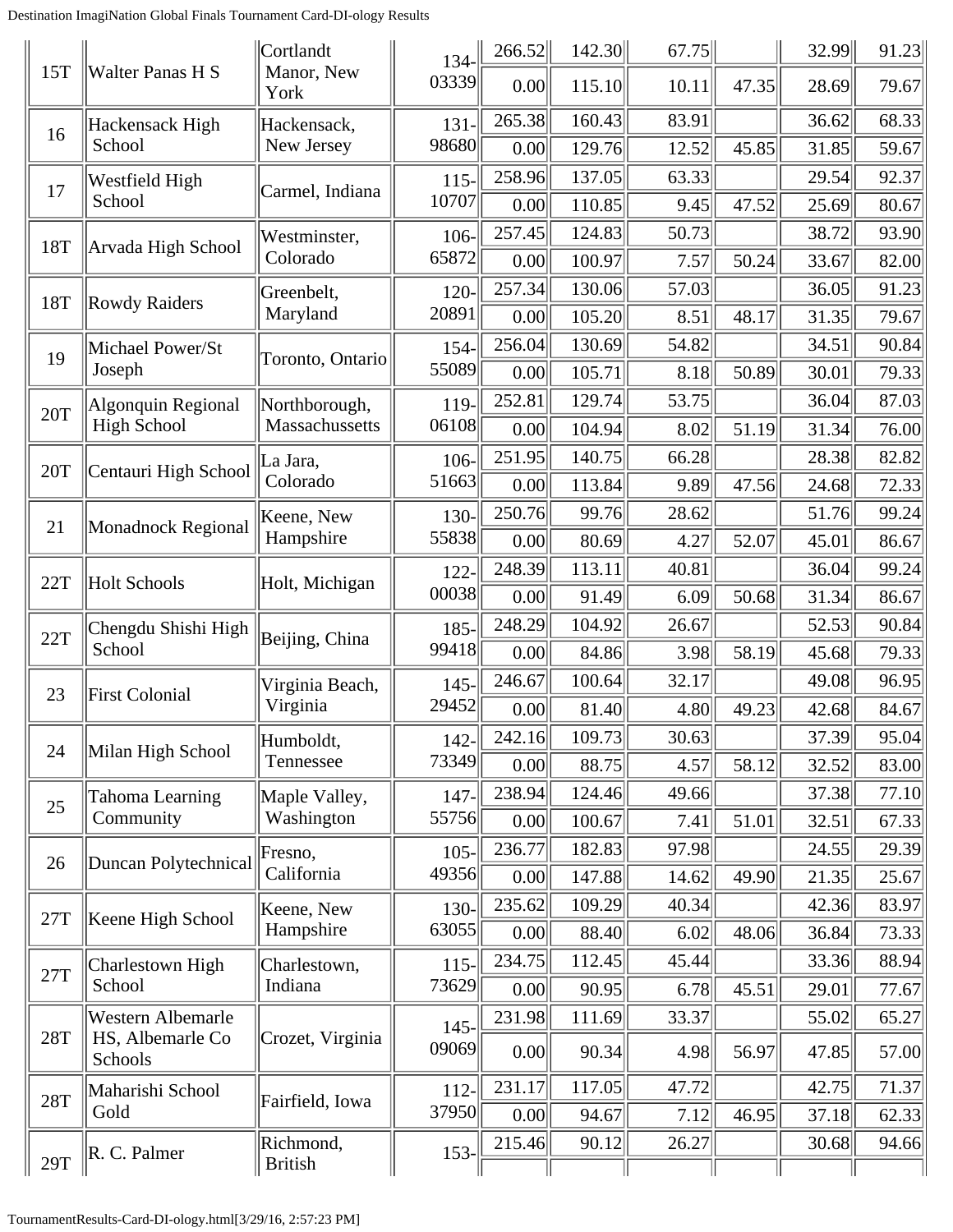Destination ImagiNation Global Finals Tournament Card-DI-ology Results

|     | <b>Secondary School</b>                              | Columbia                              | 78677            | 0.00             | 72.89  | 3.92  | 46.62 | 26.68 | 82.67 |
|-----|------------------------------------------------------|---------------------------------------|------------------|------------------|--------|-------|-------|-------|-------|
| 29T | <b>Raymond Central</b>                               | Raymond,                              | $129 -$<br>04318 | 214.87           | 84.15  | 18.43 |       | 37.20 | 93.52 |
|     |                                                      | Nebraska                              |                  | 0.00             | 68.06  | 2.75  | 49.63 | 32.35 | 81.67 |
| 30  | <b>MLW</b> Governor's<br>School                      | Richmond,                             | $145 -$          | 213.10<br>110.46 |        | 40.61 |       | 35.46 | 67.18 |
|     |                                                      | Virginia                              | 48497            | 0.00             | 89.34  | 6.06  | 48.73 | 30.84 | 58.67 |
| 31  | TEV INANC: PincH                                     | Gebze, Turkey                         | 169-<br>64078    | 207.63           | 108.04 | 38.27 |       | 37.76 | 61.83 |
|     |                                                      |                                       |                  | 0.00             | 87.39  | 5.71  | 49.12 | 32.84 | 54.00 |
| 32  |                                                      | Fairfield City Schools Hamilton, Ohio | $135 -$          | 205.47           | 85.05  | 21.78 |       | 41.41 | 79.01 |
|     |                                                      |                                       | 76451            | 0.00             | 68.79  | 3.25  | 47.01 | 36.01 | 69.00 |
| 33  | Walkersville High<br>School                          | Woodsboro,                            | $120 -$          | 203.20           | 89.70  | 22.05 | 26.47 |       | 87.03 |
|     |                                                      | Maryland                              | 68495            | 0.00             | 72.55  | 3.29  | 50.50 | 23.02 | 76.00 |
| 34  | <b>Blessed Mother</b><br>Teresa CHS                  | Scarborough,<br>Ontario               | 154-             | 199.76           | 99.40  | 12.00 |       | 37.00 | 63.36 |
|     |                                                      |                                       | 03031            | 0.00             | 80.40  | 1.79  | 68.40 | 32.18 | 55.33 |
| 35  | Sandia High School                                   | Albuquerque,<br>New Mexico            | 132-<br>44971    | 196.72           | 75.57  | 17.16 |       | 30.69 | 90.46 |
|     |                                                      |                                       |                  | 0.00             | 61.12  | 2.56  | 43.96 | 26.69 | 79.00 |
| 36  | South Lyon<br>Creativity                             | South lyon,                           | $122 -$          | 190.38           | 101.27 | 39.07 |       | 34.52 | 54.59 |
|     |                                                      | Michigan                              | 53434            | 0.00             | 81.91  | 5.83  | 42.84 | 30.02 | 47.67 |
| 37  | The Ad Hoc GEA's                                     | Denver,<br>Colorado                   | $106-$<br>13684  | 188.98           | 111.70 | 40.28 |       | 35.29 | 41.99 |
|     |                                                      |                                       |                  | 0.00             | 90.35  | 6.01  | 50.07 | 30.69 | 36.67 |
| 38  | <b>Rangely Schools</b>                               | Rangely,<br>Colorado                  | $106-$<br>03647  | 186.30           | 81.01  | 20.78 |       | 27.42 | 77.87 |
|     |                                                      |                                       |                  | 0.00             | 65.52  | 3.10  | 44.74 | 23.85 | 68.00 |
| 39  | <b>Beaver Local Schools</b>                          | East Liverpool,<br>Ohio               | $135 -$<br>59093 | 183.80           | 109.07 | 51.54 |       | 20.53 | 54.20 |
|     |                                                      |                                       |                  | 0.00             | 88.22  | 7.69  | 36.68 | 17.85 | 47.33 |
|     | <b>COLEGIO</b><br><b>INTERNACIONAL</b><br><b>SEK</b> | Guatemala,<br>Guatemala               | 160-<br>62369    | 171.98           | 72.96  | 11.33 |       | 34.90 | 64.12 |
| 40  |                                                      |                                       |                  | 0.00             | 59.01  | 1.69  | 47.68 | 30.35 | 56.00 |
| 41  | Clackamas High<br>School                             | Portland,<br>Oregon                   | $137 -$          | 160.50           | 86.67  | 21.58 |       | 34.13 | 39.70 |
|     |                                                      |                                       | 28353            | 0.00             | 70.10  | 3.22  | 48.52 | 29.68 | 34.67 |
| 42  | Heritage Hills High<br>School                        | Lincoln City,<br>Indiana              | $115 -$<br>57172 | 141.97           | 78.25  | 13.60 |       | 36.62 | 27.10 |
|     |                                                      |                                       |                  | 0.00             | 63.29  | 2.03  | 49.69 | 31.85 | 23.67 |
| 43  | <b>Creative Adventures</b>                           | Webster Groves,                       | $124-$           | 140.64           | 88.03  | 5.63  |       | 27.42 | 25.19 |
|     | of Webster G                                         | Missouri                              | 06233            | 0.00             | 71.20  | 0.84  | 65.57 | 23.85 | 22.00 |

### **Card-DI-ology, University Level**

| Rank | <b>Name</b>                                        |                                                | <b>WHR</b><br>$\parallel$ Central<br><b>Total</b> |        |        | <b>Side</b>                                           | Instant |       |       |
|------|----------------------------------------------------|------------------------------------------------|---------------------------------------------------|--------|--------|-------------------------------------------------------|---------|-------|-------|
|      |                                                    | <b>Town</b>                                    | Mbrshp#                                           |        |        | Deduct    Rw.Cen    RwWHR   Sum2-4   RwSide    RwInst |         |       |       |
|      | University of                                      | Richardson, Texas   750-53448   $\overline{ }$ |                                                   | 393.08 | 240.00 | 140.00                                                |         | 60.00 | 93.08 |
|      | Texas at<br>Dallas                                 |                                                |                                                   | 0.00   | 207.62 | 16.98                                                 | 67.62   | 46.51 | 80.67 |
|      | Coon Rapids<br>$\vert$ Coon Rapids,<br>High School |                                                | 345.55                                            | 207.27 | 124.42 |                                                       | 43.67   | 94.61 |       |
|      |                                                    |                                                | $123 - 03003$                                     |        |        |                                                       |         |       |       |